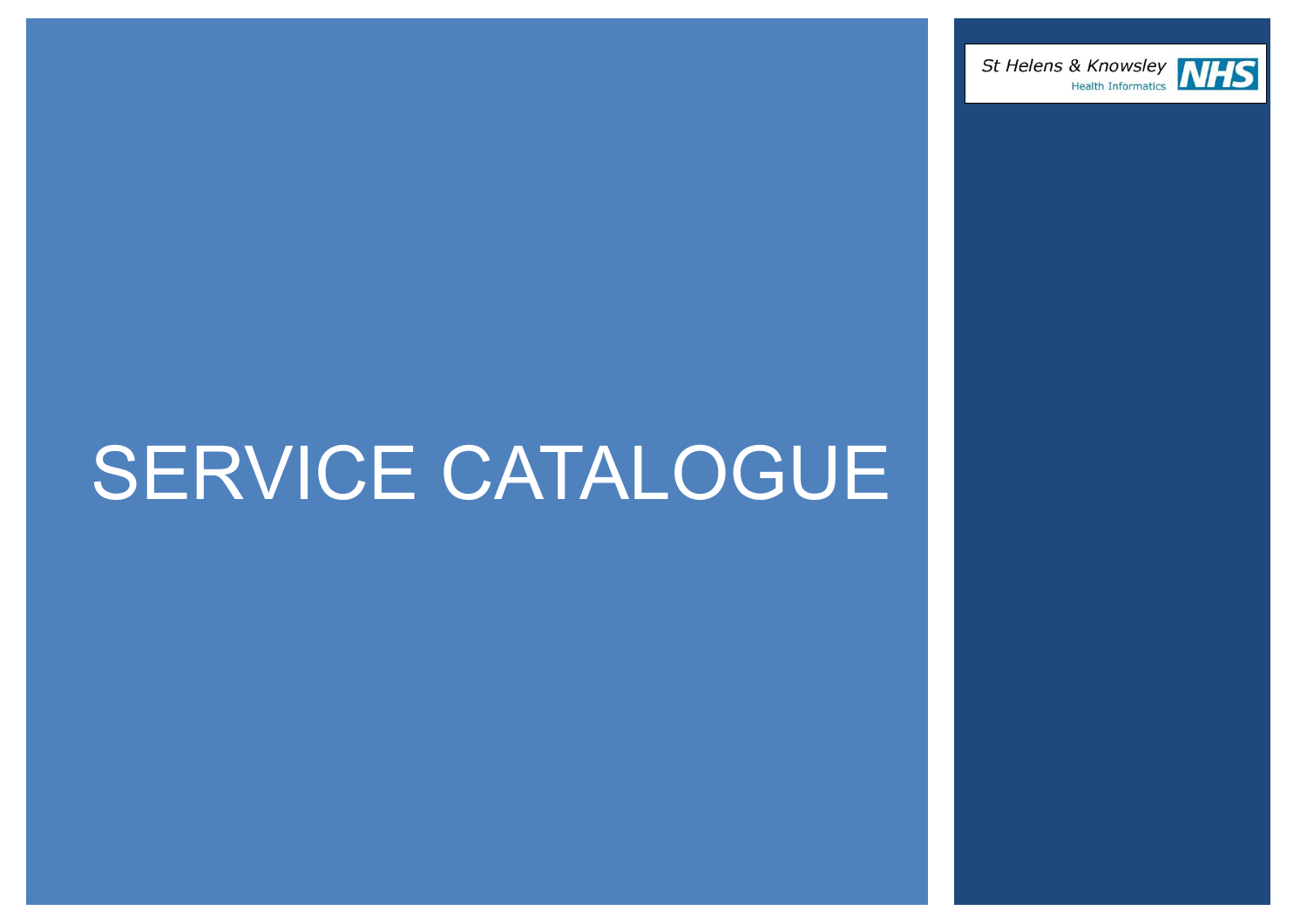# **IT Services**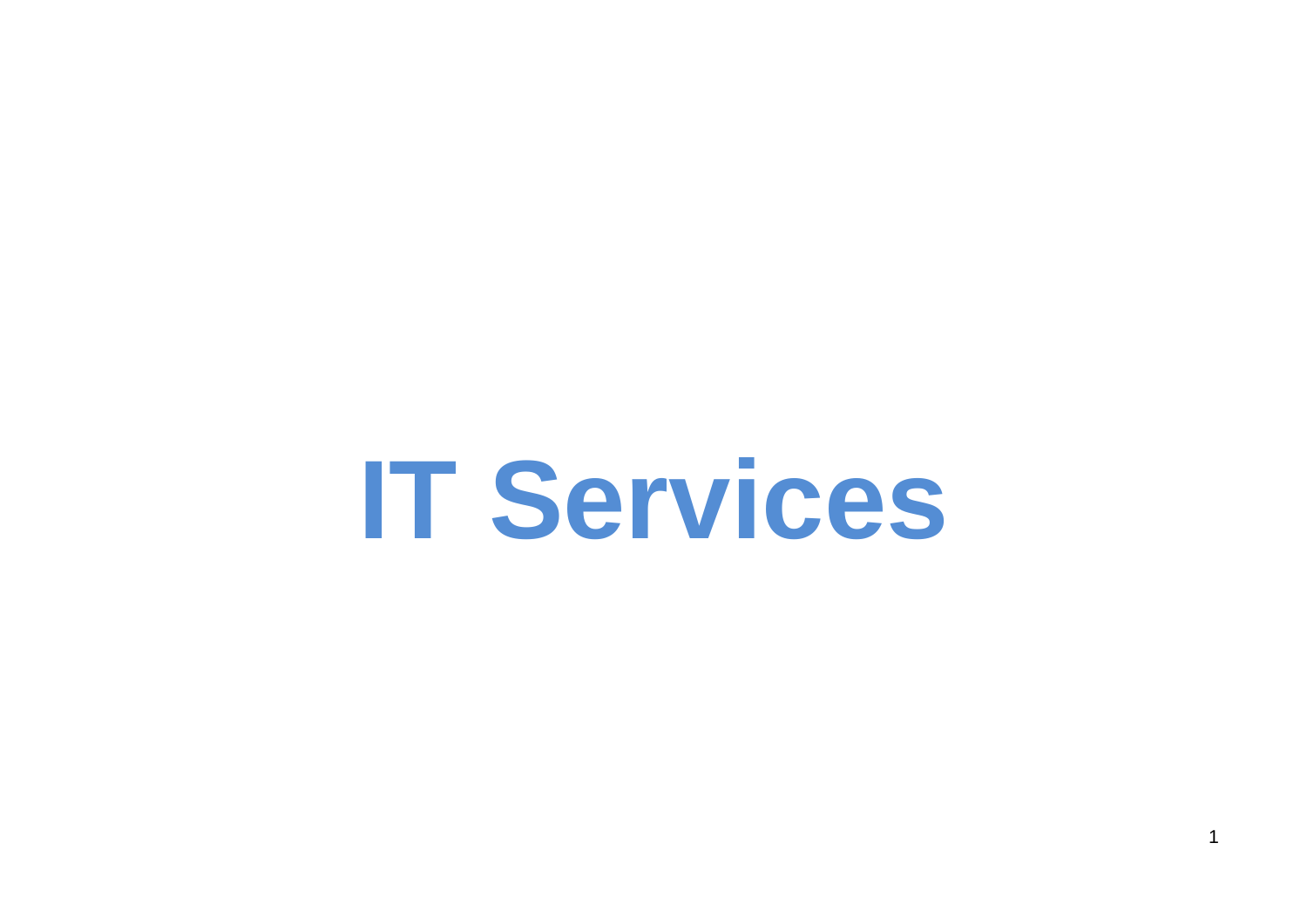### *IT Support and Management Services*

#### **SERVICE AREA: SERVICE DESK**

#### **SERVICE DEFINITION**

Users can contact the Service Desk via the phone or an online web form for all their ICT service needs.

The Service Desk is open 8-8 Monday to Friday excluding UK Bank Holidays. Out of hours cover is provided 24 hours a day 7 days a week for urgent matters.

[Click here](http://www.his.sthk.nhs.uk/Pages/IT-Support-and-Managed-Services.aspx) for further information

#### **SERVICE AREA: INCIDENT MANAGEMENT**

#### **SERVICE DEFINITION**

The Service Desk manages incidents from initial report through to resolution. All incidents will be categorised and dealt with appropriately.

Major Incidents will be escalated to the appropriate manager and the Major incident Procedure will be followed. A major incident is defined as-

- Affects a large number of users
- Mail server is down
- Has implications for patient safety
- Any clinical system is off (e.g. PAS)
- Has implications for critical business processes
- Phone system down to a site.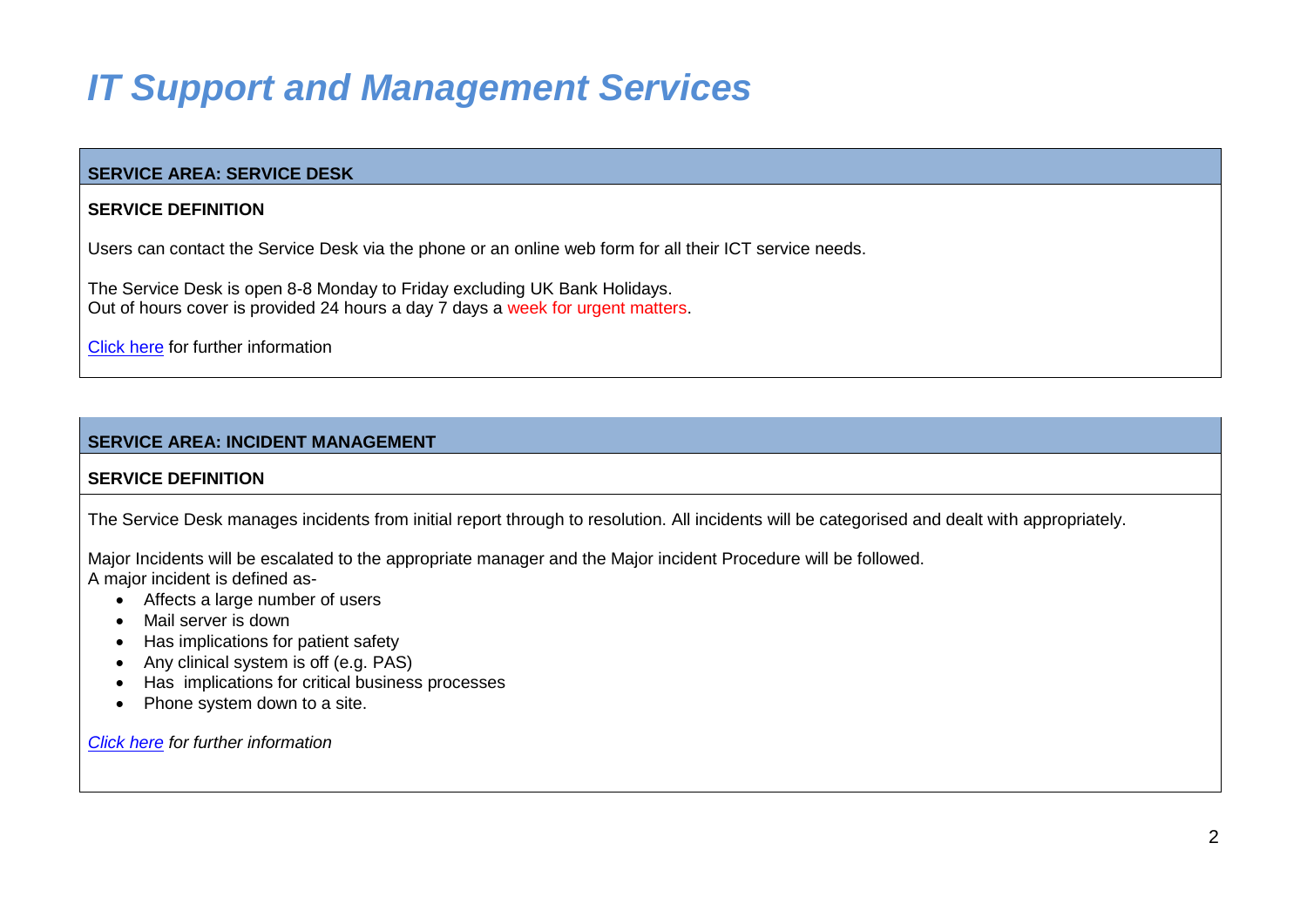#### **SERVICE AREA: TASK FORCE**

#### **SERVICE DEFINITION**

Sites will receive regular, proactive, scheduled visits by an IT technician who will tour buildings asking users if they have any issues and apply associated preventative measures to ensure issues are resolved without the need of a formal helpdesk incident to be created by the customer. This service means that users who find it difficult to describe their issues over the phone can demonstrate the issue to someone at their desks. This is partly a training role as many of the issues are "How do I?" queries.

*[Click here](http://www.his.sthk.nhs.uk/Pages/IT-Support-and-Managed-Services.aspx) for further information*

#### **SERVICE AREA: PROBLEM MANAGEMENT**

#### **SERVICE DEFINITION**

Problems are identified when the same incident occurs repeatedly.

Extensive Incident Management reporting methods such as MTBI (Mean Time between Incidents) and Frequency of Incidents by CI (Configuration Item) allow early warning of problems.

The Health Informatics Service Desk Management team monitor incident activity constantly and meet every week to pass possible problems on to the Operations teams for Root Cause Analysis.

The Operational teams investigate the root causes and submit changes into the C.A.B (Change Approval Board) to rectify the problems.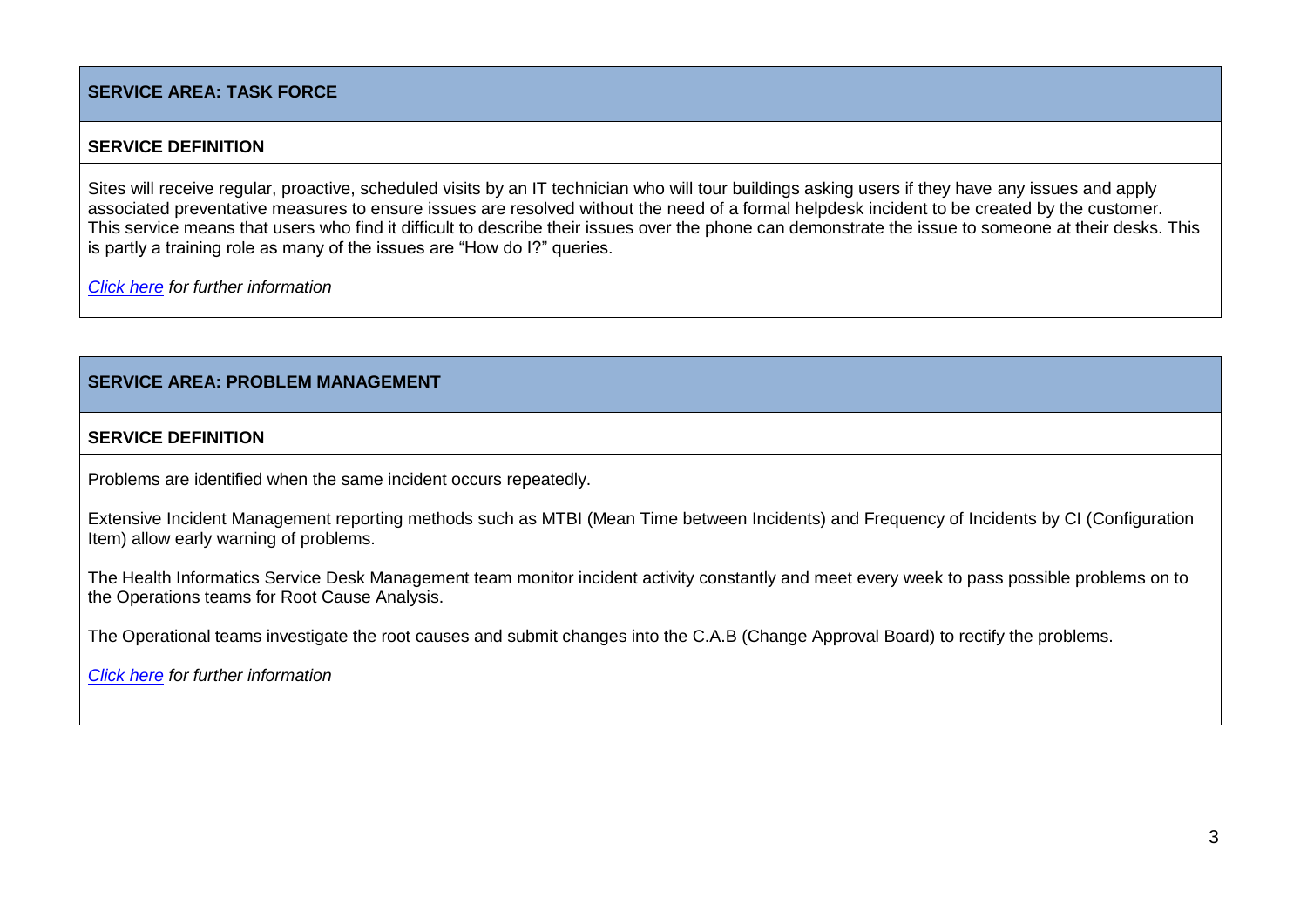#### **SERVICE AREA: SERVICE REQUESTS**

#### **SERVICE DEFINITION**

#### **Standard requests**

Standard service requests can be defined as requests that are expected, repeated and documented. For example -

- Change of name after marriage/divorce on email accounts or log-in
- New user set-up
- New standard PC or laptop or blackberry
- Request for leaver's accounts to be closed

#### **Non Standard Requests**

Examples of non-standard requests-

- Additional software
- Customization or development of applications
- Special mouse or keyboard requests
- All other requests for non-standard kit

#### **Complex requests**

Office moves and new technology roll-outs involve multiple teams and careful planning. The implementation needs to go through C.A.B (the Change Approval Board) to ensure it doesn't conflict with other changes or events and relies on the availability of users, trainers and technicians.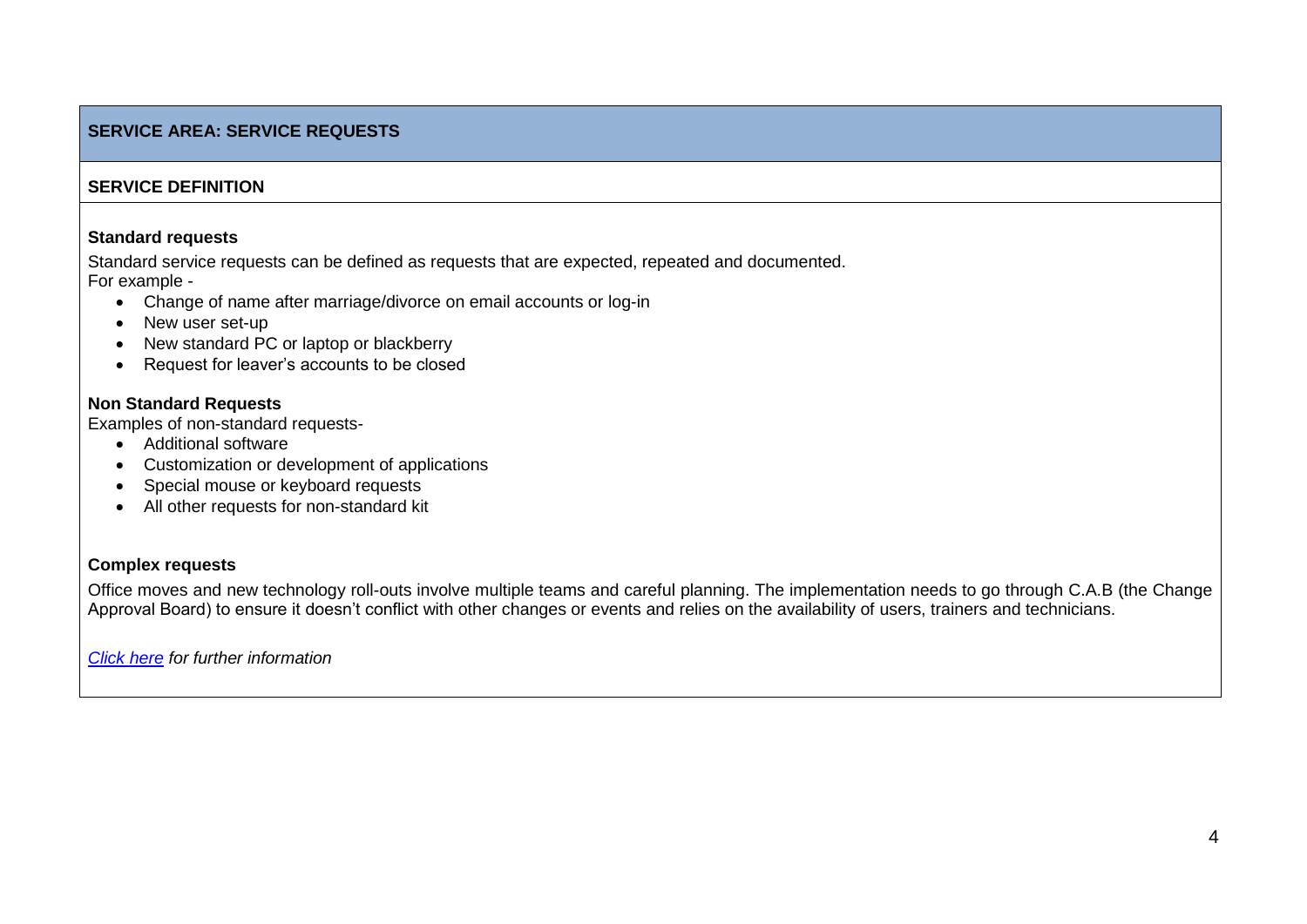### *Service Integration and Management*

#### **SERVICE AREA: CHANGE AND RELEASE MANAGEMENT**

#### **SERVICE DEFINITION**

Health Informatics has a robust procedure to ensure change to systems or infrastructure causes minimum disruption to our Customers.

A Change Approval Board (CAB) is held weekly and all changes have to be authorised by the Board before they are implemented.

The CAB ensure that the planning of the change has been adequate in terms of -

Risk analysis Back-out plan Testing (where appropriate) **Scheduling** User agreement

The Helpdesk manager attends the C.A.B. along with the heads of networks and development and the people effecting the changes. The Helpdesk manager is the point of contact for the Customer and will email users to notify of changes as well as liaise with users over scheduling down-time for changes.

Large changes or "Releases" are often dealt with in Projects as they may require a change to the way users use the systems and will therefore necessitate training and perhaps a change in the supporting business processes or procedures. These are managed with the Customer.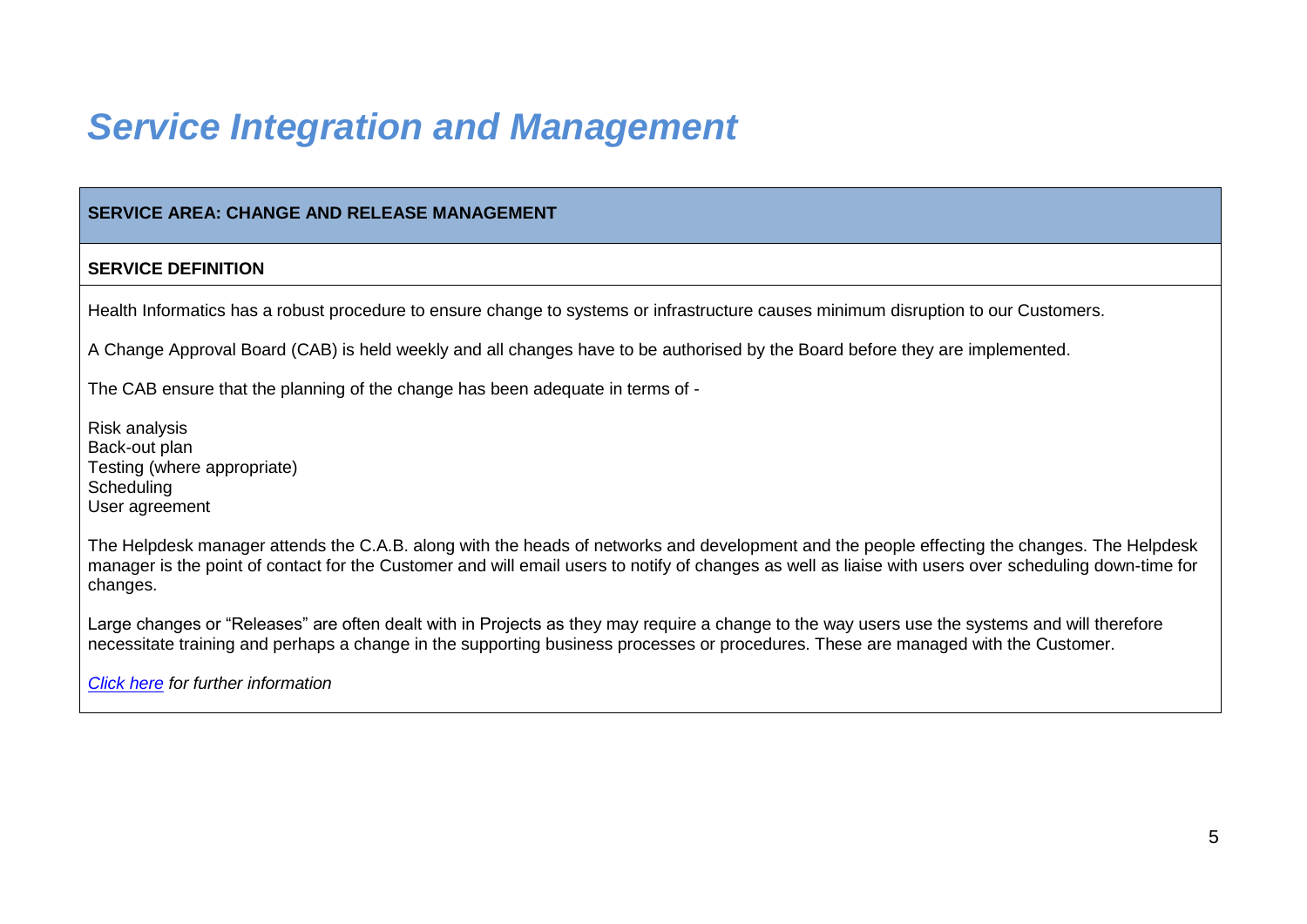#### **SERVICE AREA: AVAILABITY MANAGEMENT**

#### **SERVICE DEFINITION**

The HIS uses a range of tools to monitor the availability and performance of systems, servers and data centres. A range of software is used to as monitoring tools -

- 
- Microsoft SCCM ION IX Control Centre
- Cisco Works **Cisco Works 1988**
- Microsoft SCOM SNM PC Jacarta
- 

Key performance indicators are recorded and trended. Data is captured from hardware, operating system, application and client component levels to provide a detailed view of the system topology and provide a holistic overview of service health.

Automated alerts and notifications contribute to proactive system management, intended to resolve issues before they impact on user experience and ensuring that comprehensive historical data is instantly available for fault diagnosis and analysis.

Visual dashboards for key systems (such as EDMS) also ensure a maximum awareness of current system status across diverse IT departments and functions.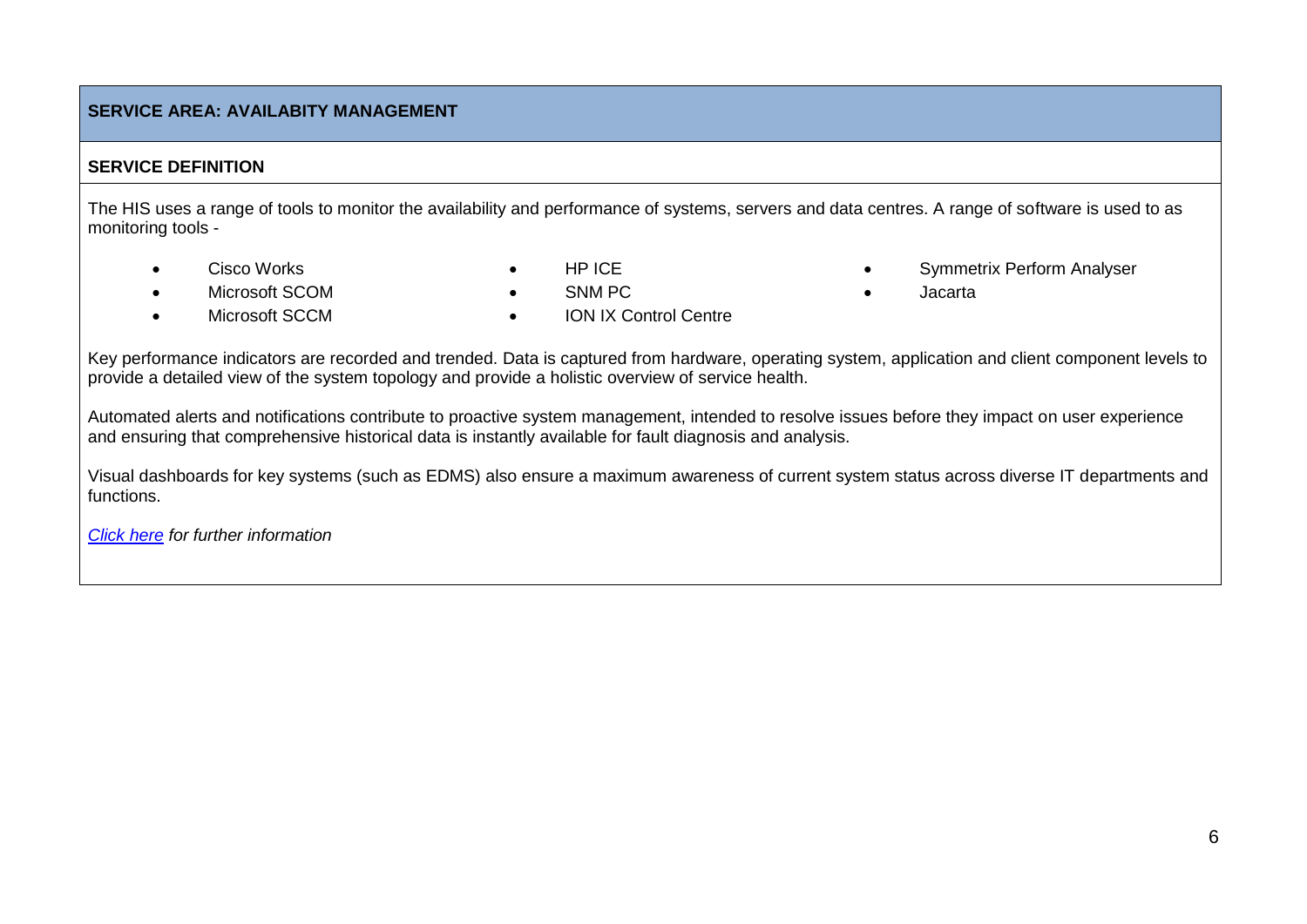#### **SERVICE AREA: SERVICE CONTINUITY MANAGEMNT**

#### **SERVICE DEFINITION**

The HIS is responsible for the Disaster Recovery and the Custer is responsible for Business Continuity. This are aligned within the Disaster Recovery Policy.

Each service provided by the HIS is classified by business criticality. There will be a four tier classification of services each with a target recovery timescale.

*[Click here](http://www.his.sthk.nhs.uk/Pages/Telephony-and-Unified-Communications.aspx) for further information*

#### **SERVICE AREA: CONFIGURATION MANAGEMENT**

#### **SERVICE DEFINITION**

Health Informatics manages the network architecture and manages the installation and upgrade of software and hardware.

The HIS manages assets via a Service Catalogue, which records vital information including Business owner and agreed downtime. The Service Catalogue has an IT view, SLA view and a Customer view.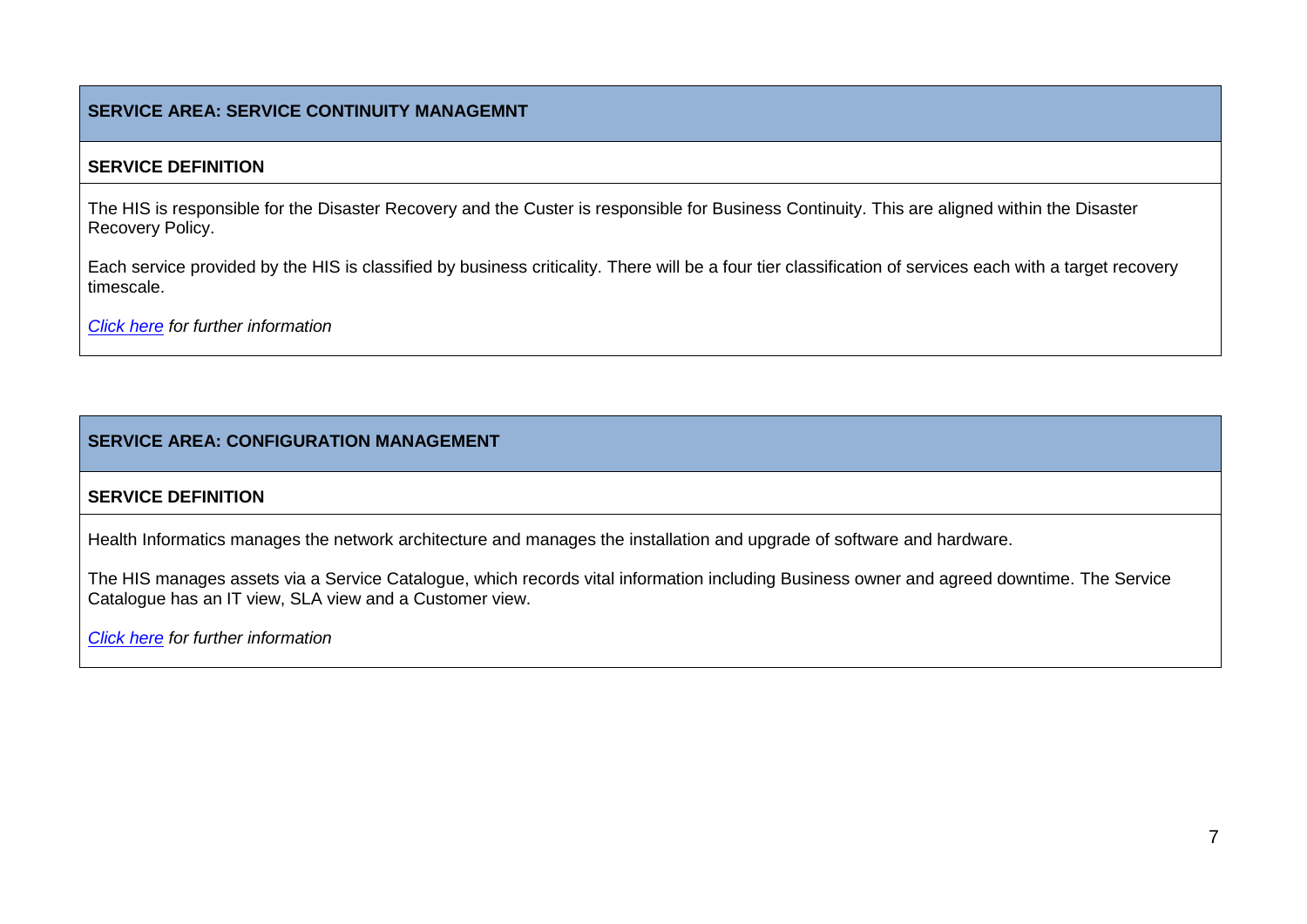#### **SERVICE AREA: USER DEVICES**

#### **SERVICE DEFINITION**

The HIS provides a standard PC / laptop configuration.

Roaming profiles enabling the User to log on to any PC within the COIN and have full access to their personalised desktop.

Windows XP, SP3 and Windows 7 capability.

Deployment of software and systems is automated. (See Change & Release Management)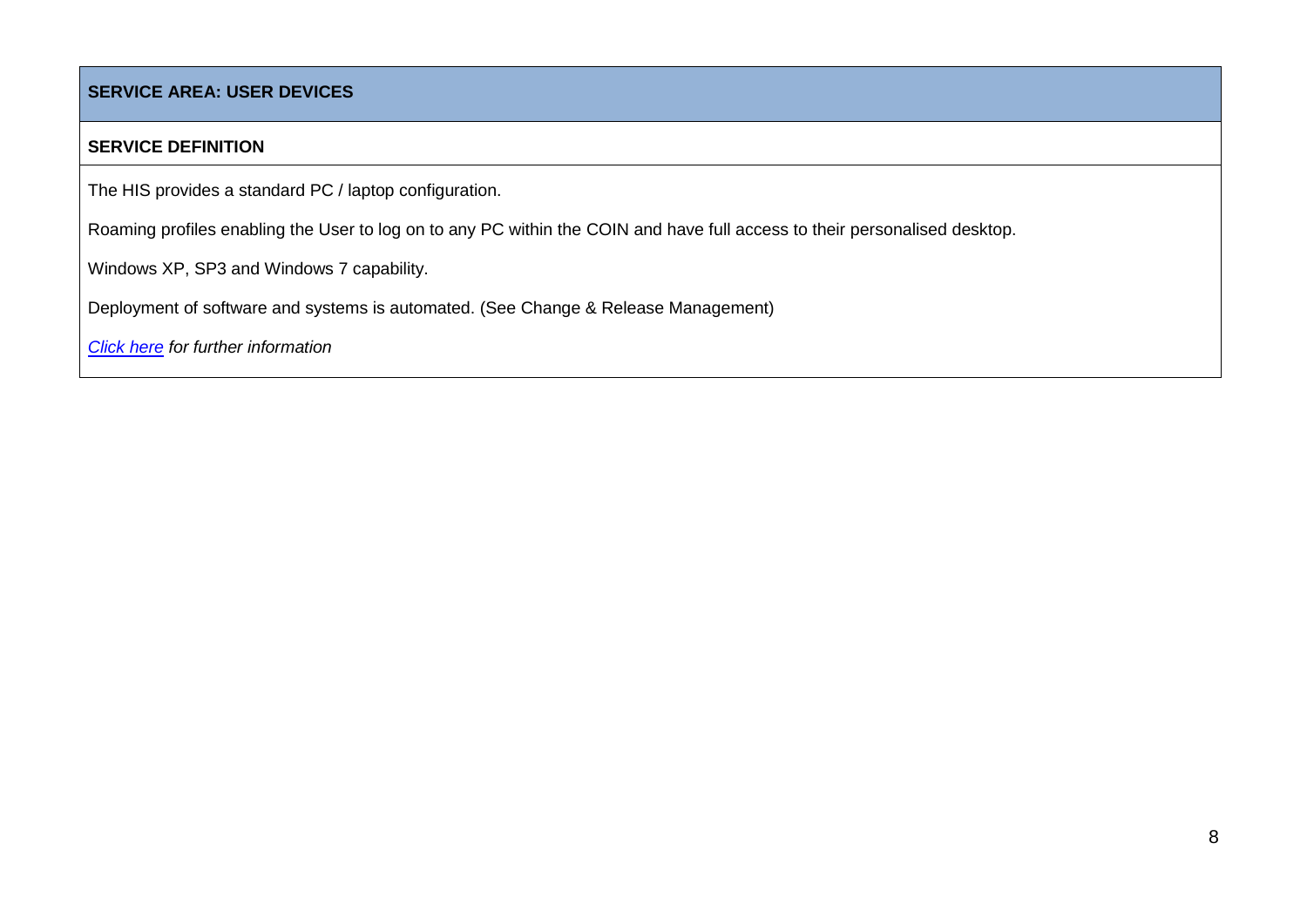#### **SERVICE AREA: EMAIL SYSTEM**

#### **SERVICE DEFINITION**

A locally hosted and centrally managed mail system (Exchange / Outlook) provides secure mail and calendaring features to health users and affiliated organisations.

Standard features include industry leading anti-virus and anti-spam, content filtering, mail encryption and tiered mailbox levels according to requirements (see below).

Availability is maintained by leveraging best practice implementations of Microsoft operating system and Exchange application high-availability features, storage area networks, multiply redundant network infrastructure elements and a robust disaster recovery plan.

Performance and availability are monitored using Microsoft System Center Operations Manager which provides a complete system health perspective for technical staff.

Mailbox Sizes are available in variable sizes dependant on Users requirements-

- Premier (10Gb)
- Executive (2Gb)
- Standard (300Mb)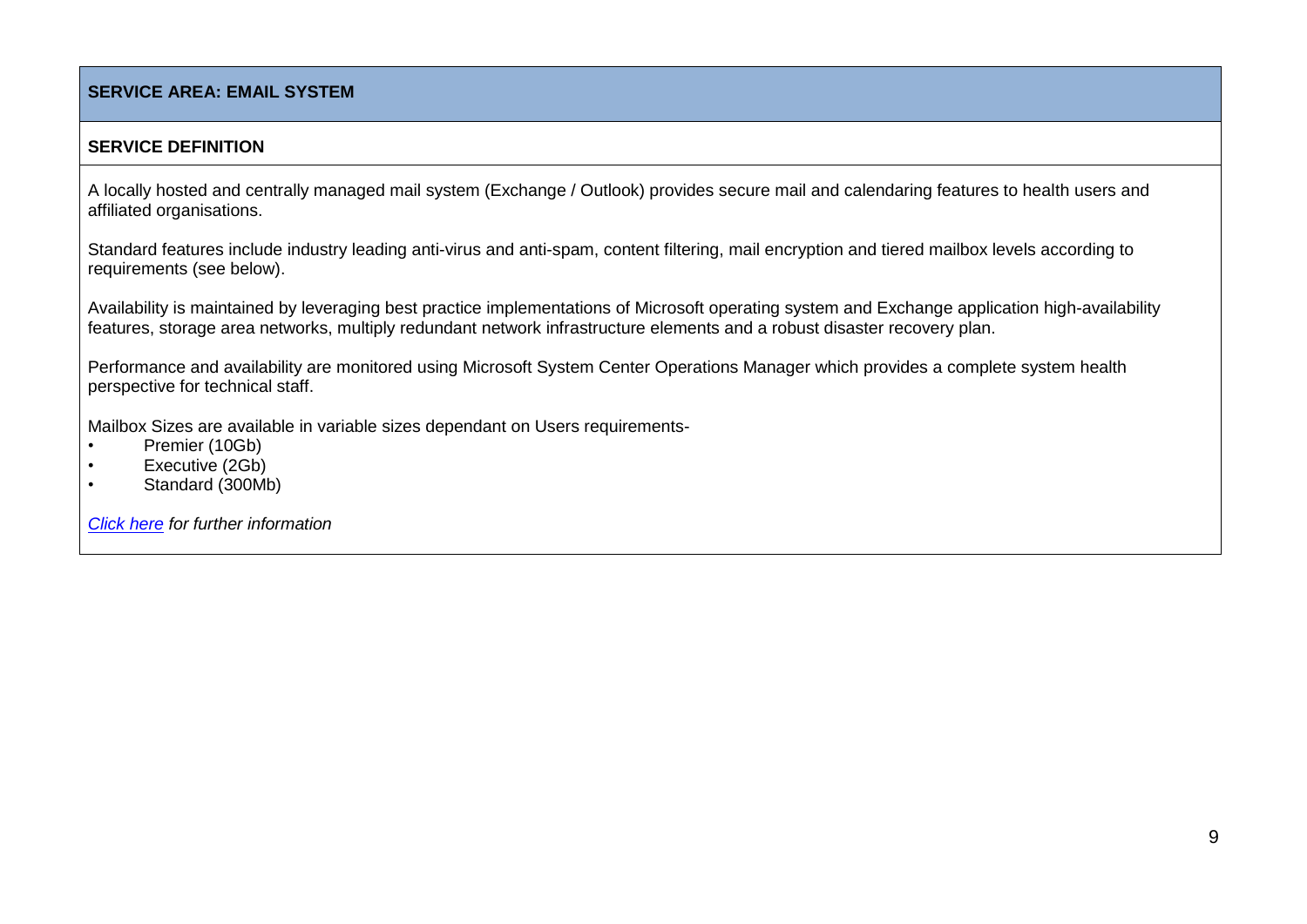#### **SERVICE AREA: IT SECURITY**

#### **SERVICE DEFINITION**

The HIS takes responsibility for ensuring the IT Infrastructure, systems and the data contained within them are secure at all times.

IT Security is monitored and governed by an IG Steering Group.

*[Click here](http://www.his.sthk.nhs.uk/Pages/Data-Centre-Services.aspx) for further information*

#### **SERVICE AREA: SCALABLE DATA STORAGE**

#### **SERVICE DEFINITION**

The HIS has consolidated multiple and disparate areas of data storage into two resilient and replicated enterprise level storage area networks. (SANs) All critical systems data is stored on the SANs.

Systems are managed on tiered storage, with 3 levels of speed. Systems are classified as Gold, Silver or Bronze depending on their criticality and performance requirements. The systems are automatically moved to the appropriate tier depending on the performance required at the time.

Secure and customisable Home Folders for each User and unlimited creation and customisation of Group Folders is available.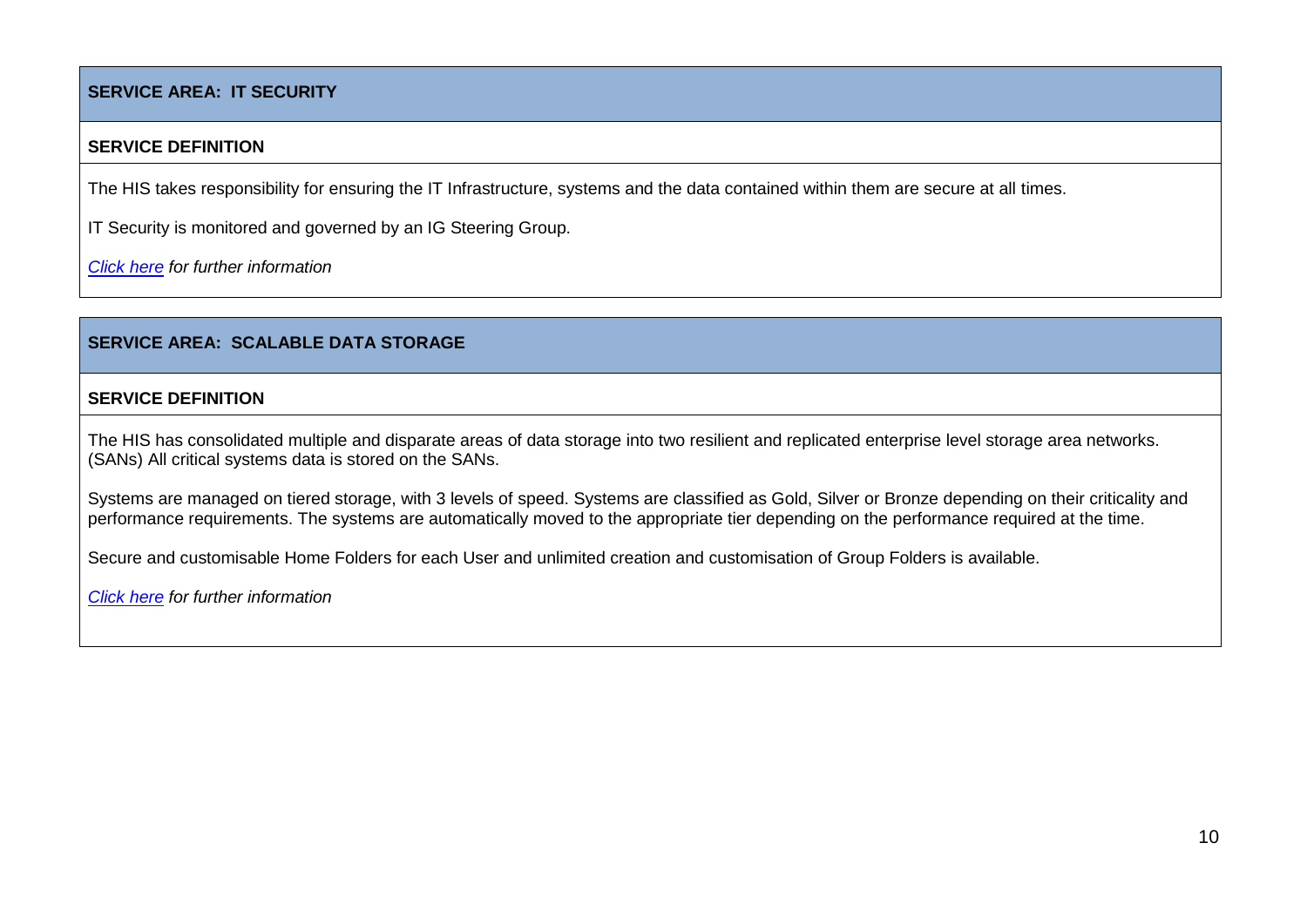#### **SERVICE AREA: COMMUNITY OF INTEREST NETWORK**

#### **SERVICE DEFINITION**

The Community of Interest Network (COIN) is a unique feature to this HIS. The COIN links all of our customers' sites to the data centre and to each other.

The Cisco based platform provides high quality, high capacity foundation over which our services are delivered, removing the reliance on the low performance and problematic national N3 network and supports voice, data, wireless and video capability.

*[Click here](http://www.his.sthk.nhs.uk/Pages/Service-Integration-and-Management.aspx) for further information*

#### **SERVICE AREA: VOIP PHONE SERVICES**

#### **SERVICE DEFINITION**

The Voice Over Internet Protocol (VOIP) telephony is carried across the COIN and offers significant benefits both financial and in terms of operational efficiency.

VOIP offers –

- No rental or maintenance costs
- Free VOIP TO VOIP call on the COIN
- Reduced NHS tariff for external COIN calls
- Increase functionality

The HIS manage the installation and the on-going support of VOIP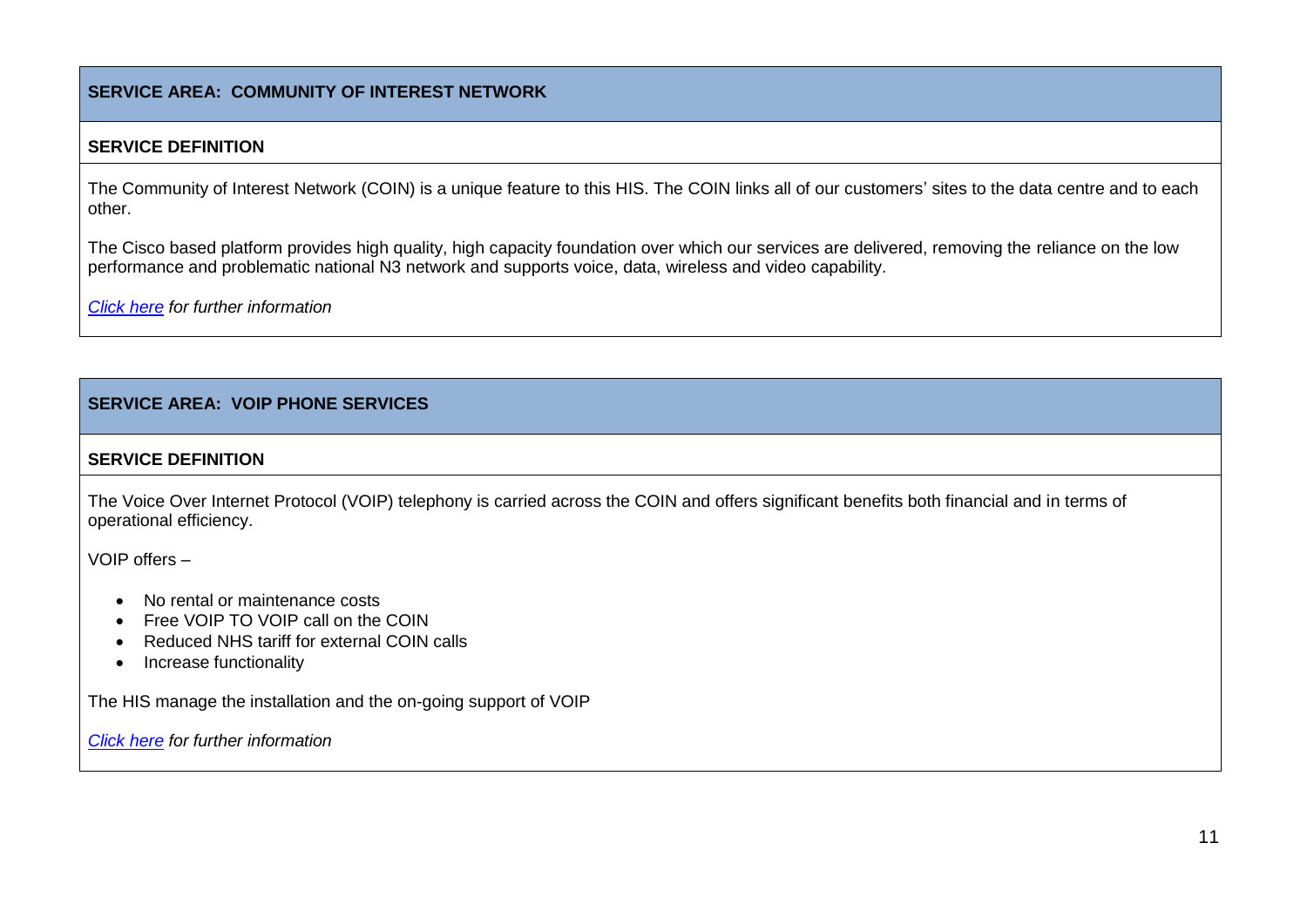#### **SERVICE AREA: REMOTE WORK**

#### **SERVICE DEFINITION**

The HIS provides remote working and access via mobile devise and VPN access to the network.

The HIS provides and supports the use of Blackberry mobile phone devices for receiving emails on the move, on a competitive tariff with no call charges between Blackberry devices.

VPN and mobile devices to be purchased by Customer.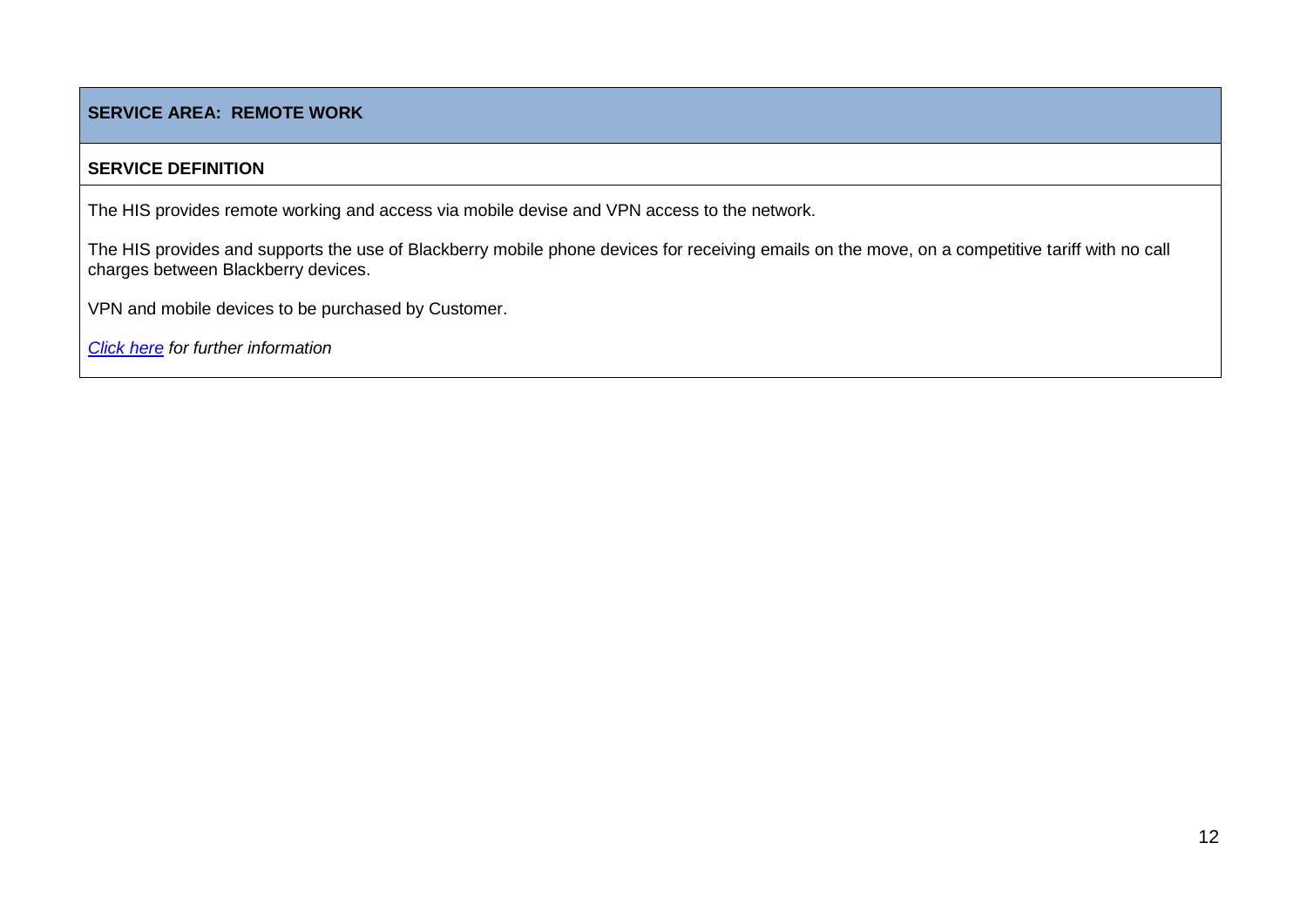# **Professional & Bespoke Projects**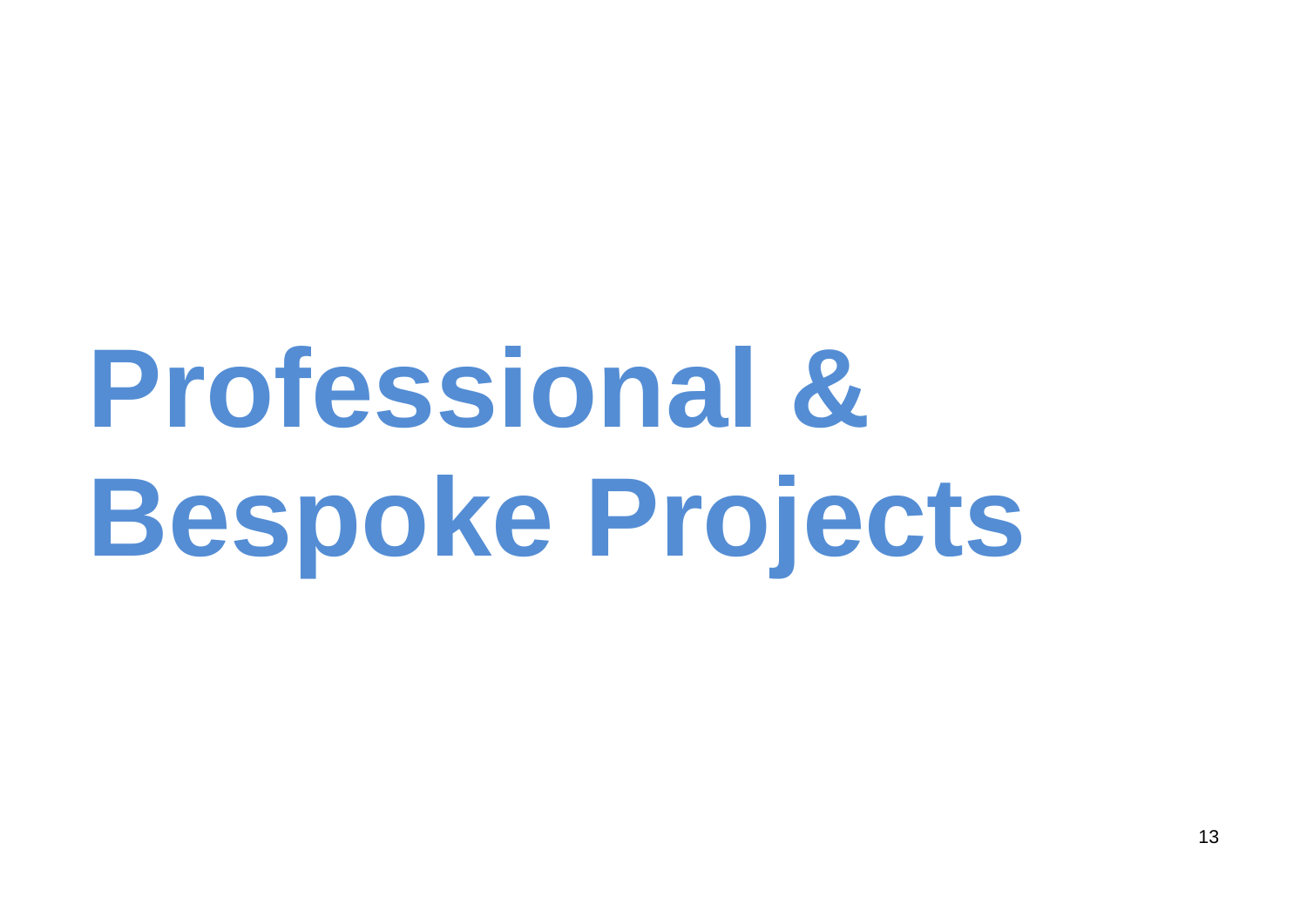#### **SERVICE AREA: TRAINING**

#### **SERVICE DEFINITION**

#### **New Users**

The HIS will train every new employee when they join the organisation. This will include basic Windows / Microsoft and the appropriate clinical systems.

#### **System Enhancements**

Refresher training provided to all appropriate staff

#### **New Systems**

The HIS will support the roll out of new systems by proving roll-based training.

Training is delivered-

- Classroom
- One to one
- Flexible training in the clinical setting
- Web based multimedia / video support
- System implementation training
- Go Live support / floor walking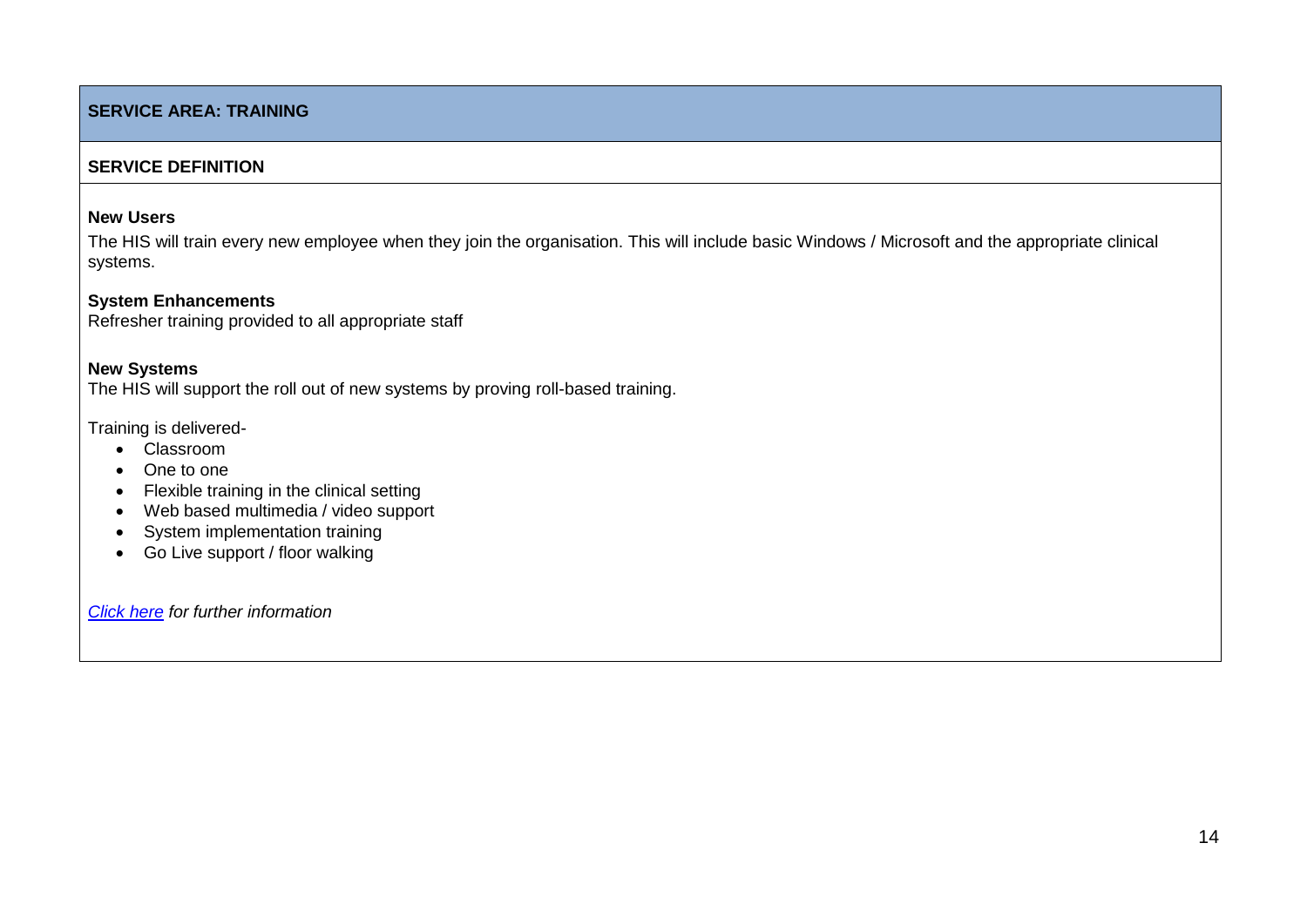#### **SERVICE AREA: EXECUTIVE INFORMATION SYSTEM**

#### **SERVICE DEFINITION**

The HIS provides data warehousing capabilities with the provision of a front end system. The system is capable of in depth analyses to be carried out by information analysts and basic reports to be used by a wider audience.

The EIS Team provides the below services-

- Incident fixing
- System Administration
- Maintaining data
- New Requirements
- Ad Hoc Queries
- User Support

*[Click here](http://www.his.sthk.nhs.uk/Pages/Professional-and-Bespoke-Projects.aspx#Change%20and%20Project%20Management) for further information*

#### **SERVICE AREA: SUPPORT OF IM&T PROJECTS**

#### **SERVICE DEFINITION**

The HIS will create an annual programme of projects and plans for the health economy and local organisational specific initiatives that will be delivered within financial year and funded by LIS board governed and approved income.

The HIS provides Project Management to manage system implementations and the corresponding organisational change.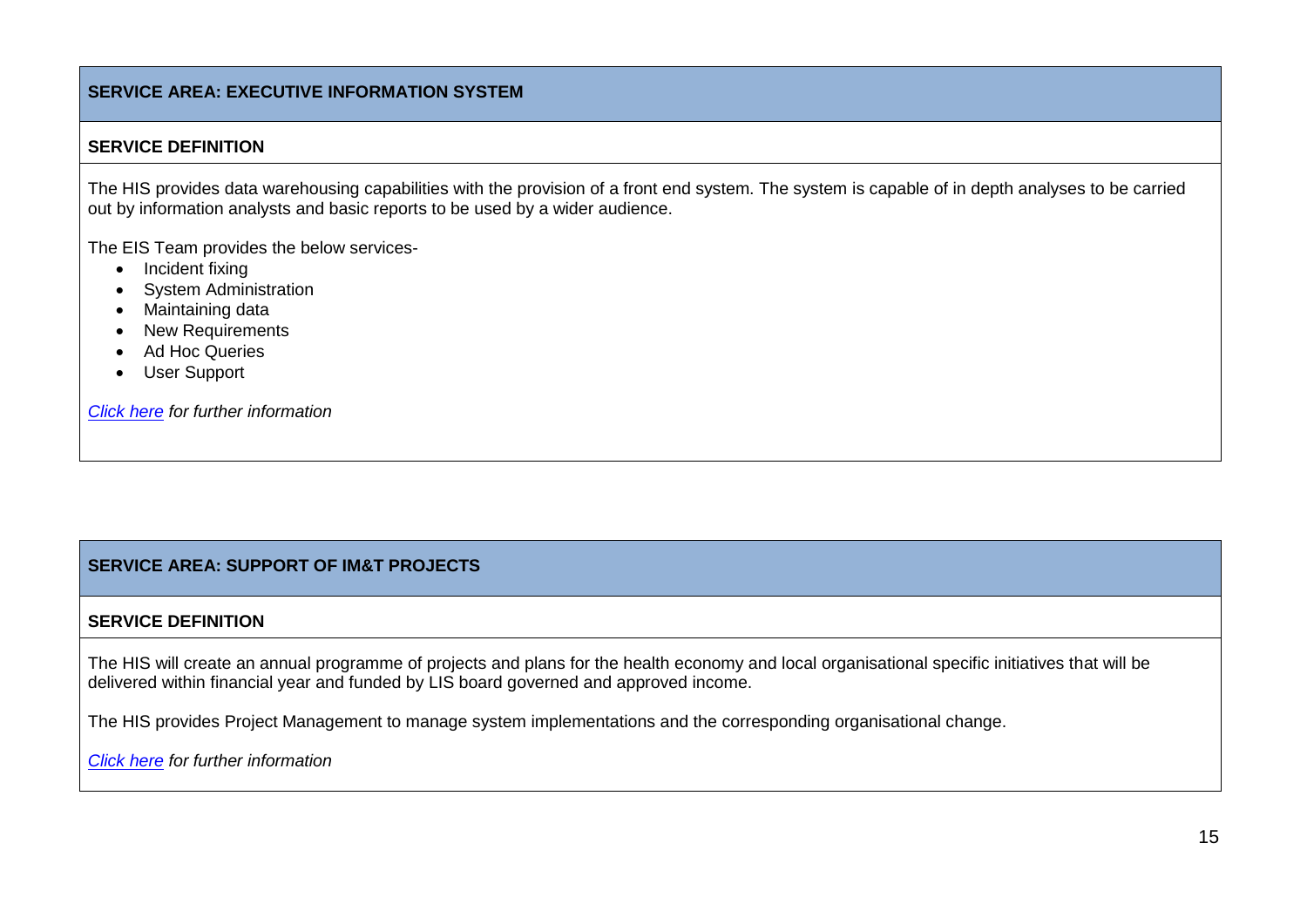#### **SERVICE AREA: LIBRARY & KNOWLEDGE SERVICE**

#### **SERVICE DEFINITION**

The LKS provides proactive services to support evidence based practice and the knowledge requirements of its customers. Access is via the physical library, the website, email and phone.

Services provided are-

- Document supply
- Enquires
- Literature searching
- Outreach Service
- Training
- Knowledge Service\*

\*The Knowledge is a unique service that is customised to customers' needs and alerts them to new local, regional, national and international information.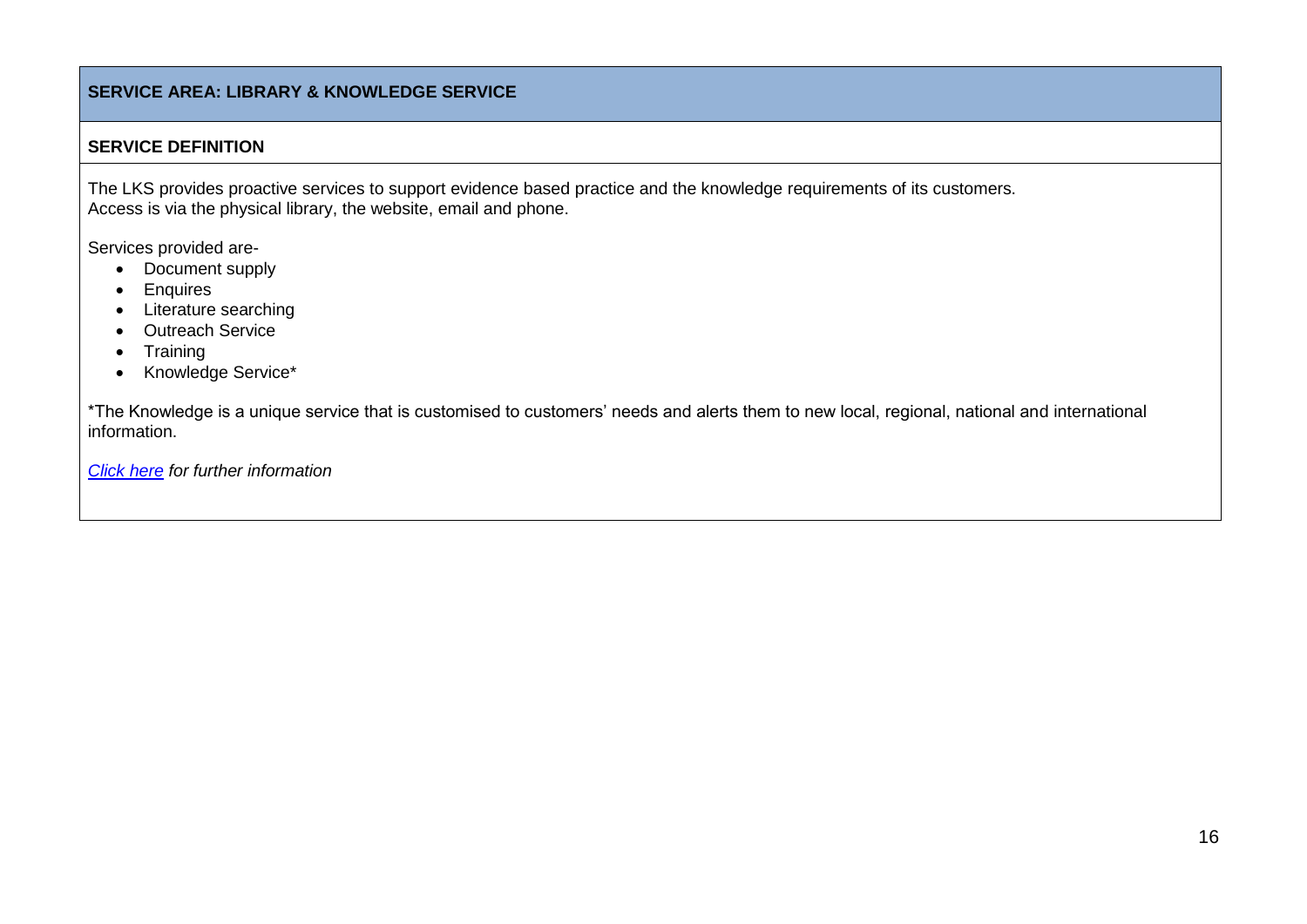#### **SERVICE AREA: DATA QUALITY**

#### **SERVICE DEFINITION**

The Data Quality team is responsible for ensuring that data entered into the hospital Patient Administration System and other hospital systems adhere to national requirements for data completeness, accuracy and quality.

The Data Quality team provides the following services-

- DQ dashboards A&E, Outpatients, Inpatients, CDS datasets, NHS Numbers
- Benchmark to measure the quality of data across the organisations to identify areas where improvement can be made
- Amends inaccuracies that cannot be corrected at source
- Carry out regular audits to analyse a selection of records against source material, where available. The audits will ensure the continued improvement of data quality.

*[Click here](http://www.his.sthk.nhs.uk/Pages/Professional-and-Bespoke-Projects.aspx) for further information* 

#### **SERVICE AREA: WEB SERVICE MANGEMENT**

#### **SERVICE DEFINITION**

The HIS provides website management services. This service has been designed to meet the individual requirements of our customers.

The following web services and support is provided-

- Project Management of new websites
- Support for the lifetime of the site
- www and nww web hosting services
- Content Management System Easy to use editorial tool
- Training on the CMS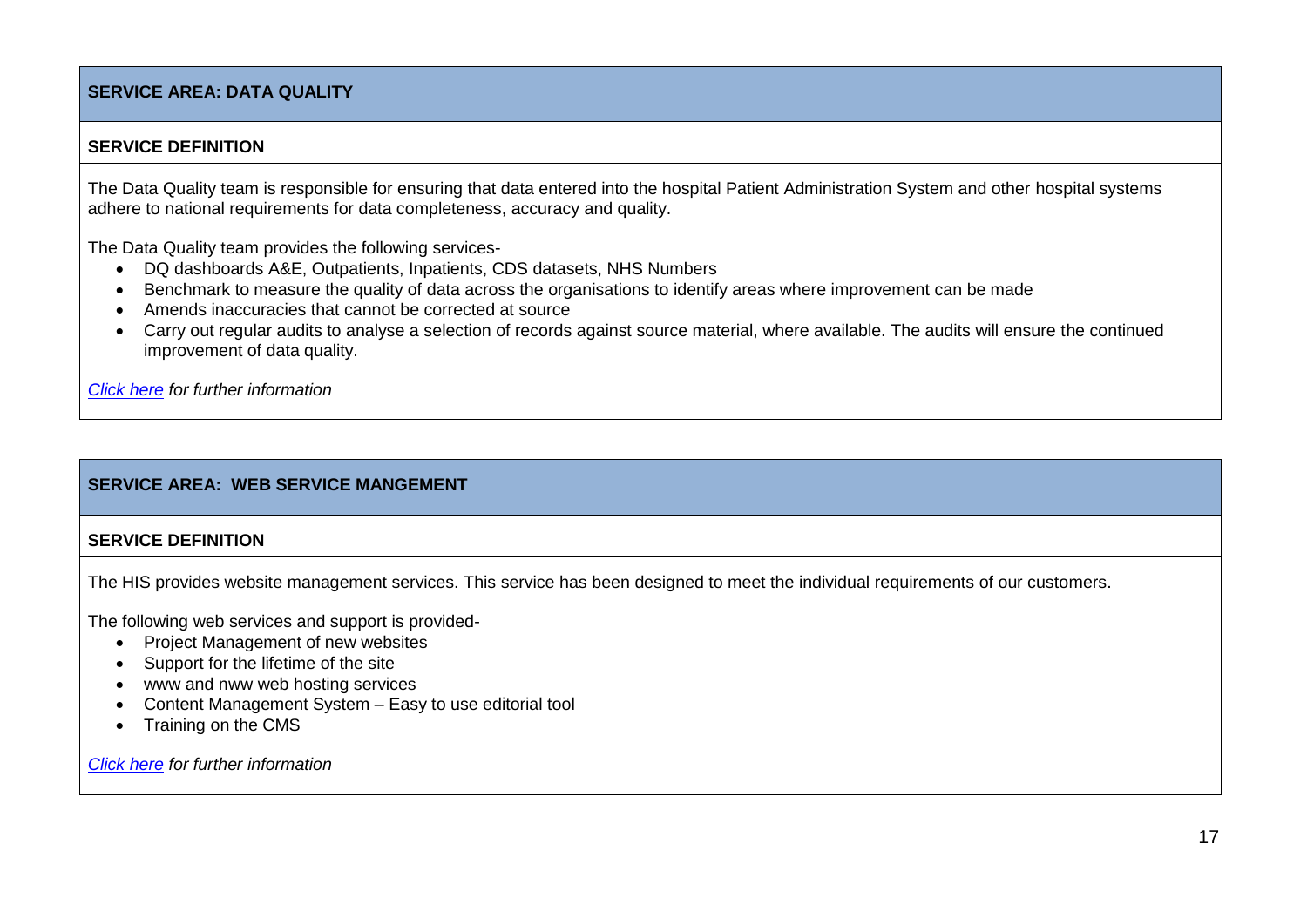#### **SERVICE AREA: SYSTEM ADMINSTRATION**

#### **SERVICE DEFINITION**

User Access Management and the administration of the critical clinical systems is provided by the HIS.

The System Administration Team provides-

- Role based access to systems
- Account creation, modification and deletion of critical clinical systems and network accounts
- Integration with Human Resources Starters and Leavers
- Clinical System testing and release management
- Implementation of system releases to ensure DH ISN compliance

*[Click here](http://www.his.sthk.nhs.uk/Pages/Professional-and-Bespoke-Projects.aspx) for further details*

#### **SERVICE AREA: HIS GOVERNANCE**

#### **SERVICE DEFINITION**

- 1. HIS ensures that the key principles of Information Governance are upheld by setting clear policies and guidelines for all NHS employees in relation to Information Governance Management, Data Protection, confidentiality, Information Security, Clinical Information, Secondary Uses, and Corporate Information
- 2. The HIS continues to achieve the required standards in all areas of the Statement of Compliance
- 3. A risk assessment is performed on every incident and they are managed internally through to resolution by IG manager and IT security Engineer dependant on the specified incident. i.e. technical issue or Information governance / data quality / human issue.
- 4. The Information Governance team carries out "mapping information flow" exercises
- 5. IG Toolkit preparation and submission services for primary and secondary care.
- 6. The Information Governance Department proactively visits and meets departments and managers to discuss Data Security and Information Governance Issues - *[Click here](http://www.his.sthk.nhs.uk/Pages/Professional-and-Bespoke-Projects.aspx) for further information*